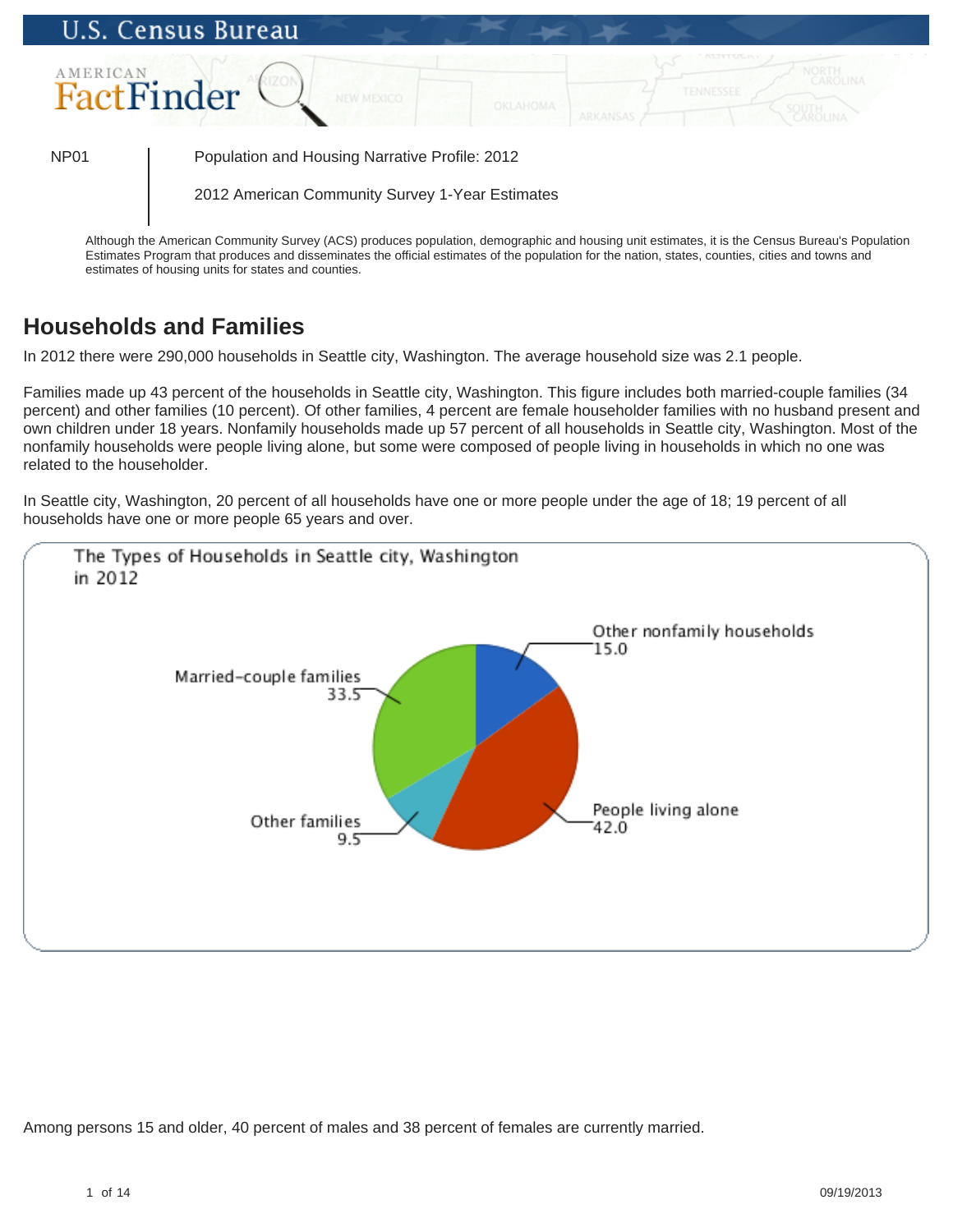| Population 15 years and over  | <b>Males</b> | Females |
|-------------------------------|--------------|---------|
| Never married                 | 47.4         | 42.4    |
| Now married, except separated | 39.6         | 38.2    |
| Separated                     | 2. ا         |         |
| Widowed                       | 2.1          | 6.2     |
| Divorced                      | 9.8          | 12.0    |

In Seattle city, Washington, 6,900 grandparents lived with their grandchildren under 18 years old. Of those grandparents, 27 percent of them had financial responsibility for their grandchildren.

# **Nativity and Foreign Born**

Eighty-one percent of the people living in Seattle city, Washington in 2012 were native residents of the United States. Thirty-nine percent of these residents were living in the state in which they were born.

Nineteen percent of the people living in Seattle city, Washington in 2012 were foreign born. Of the foreign born population, 52 percent were naturalized U.S. citizens, and 89 percent entered the country before the year 2010. Eleven percent of the foreign born entered the country in 2010 or later.

Foreign born residents of Seattle city, Washington come from different parts of the world.



### **Language**

Among people at least five years old living in Seattle city, Washington in 2012, 24 percent spoke a language other than English at home. Of those speaking a language other than English at home, 22 percent spoke Spanish and 79 percent spoke some other language; 40 percent reported that they did not speak English "very well."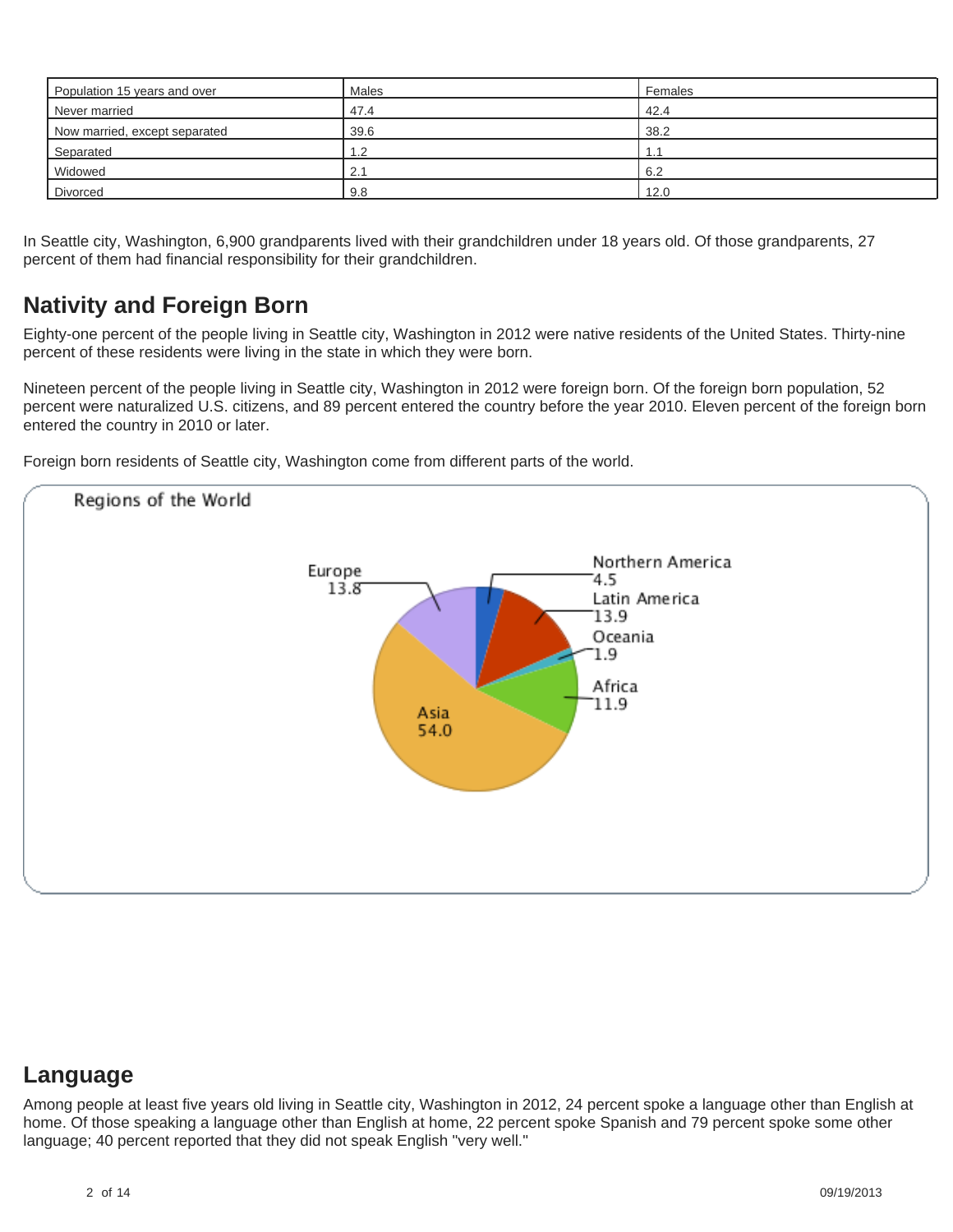

# **Geographic Mobility**

In 2012, 79 percent of the people at least one year old living in Seattle city, Washington were living in the same residence one year earlier.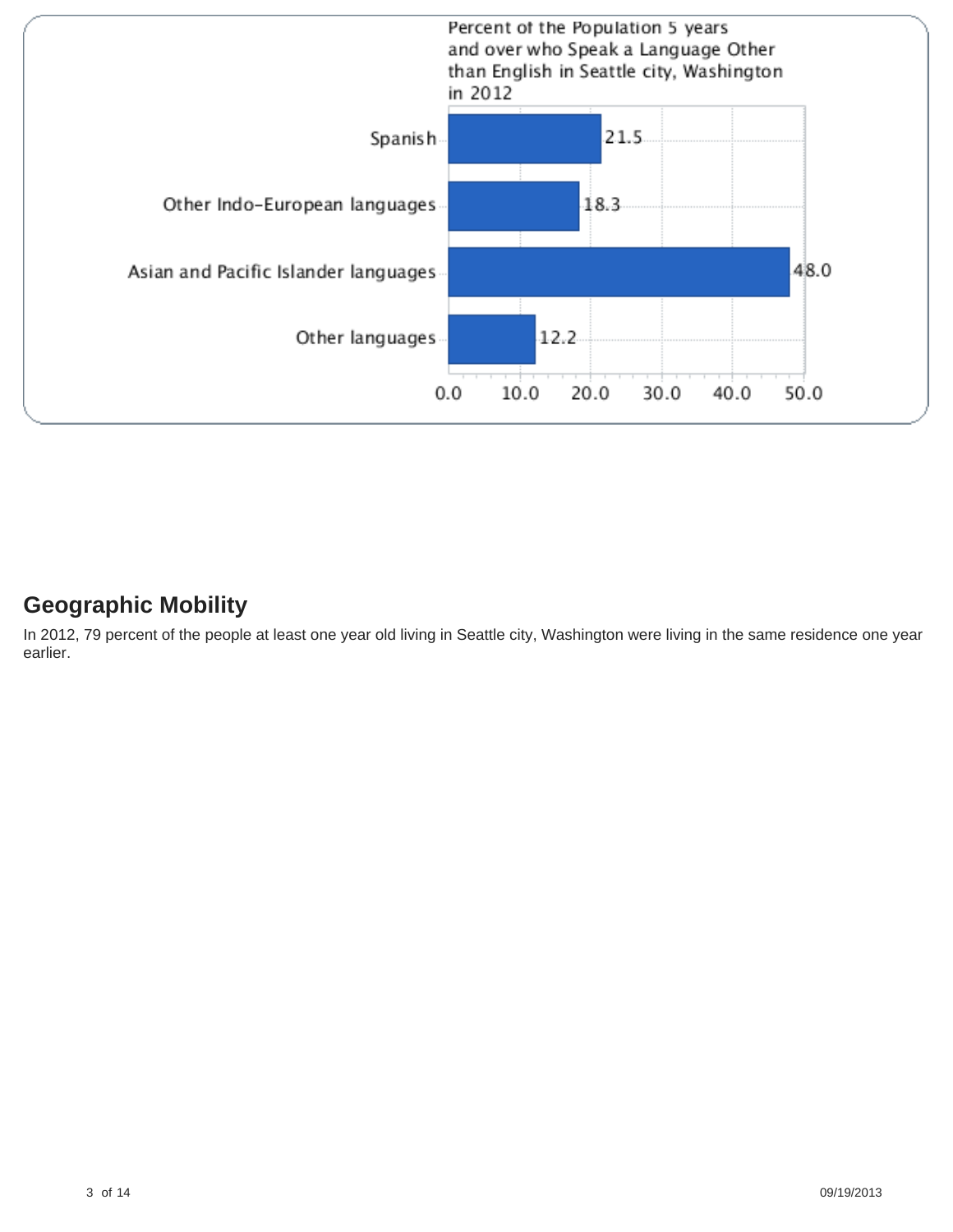

# **Education**

In 2012, 12 percent of people 25 years and over had a high school diploma or equivalency and 58 percent had a bachelor's degree or higher. Six percent were dropouts; they were not enrolled in school and had not graduated from high school.

The total school enrollment in Seattle city, Washington was 147,000 in 2012. Nursery school and kindergarten enrollment was 15,000 and elementary or high school enrollment was 57,000 children. College or graduate school enrollment was 75,000.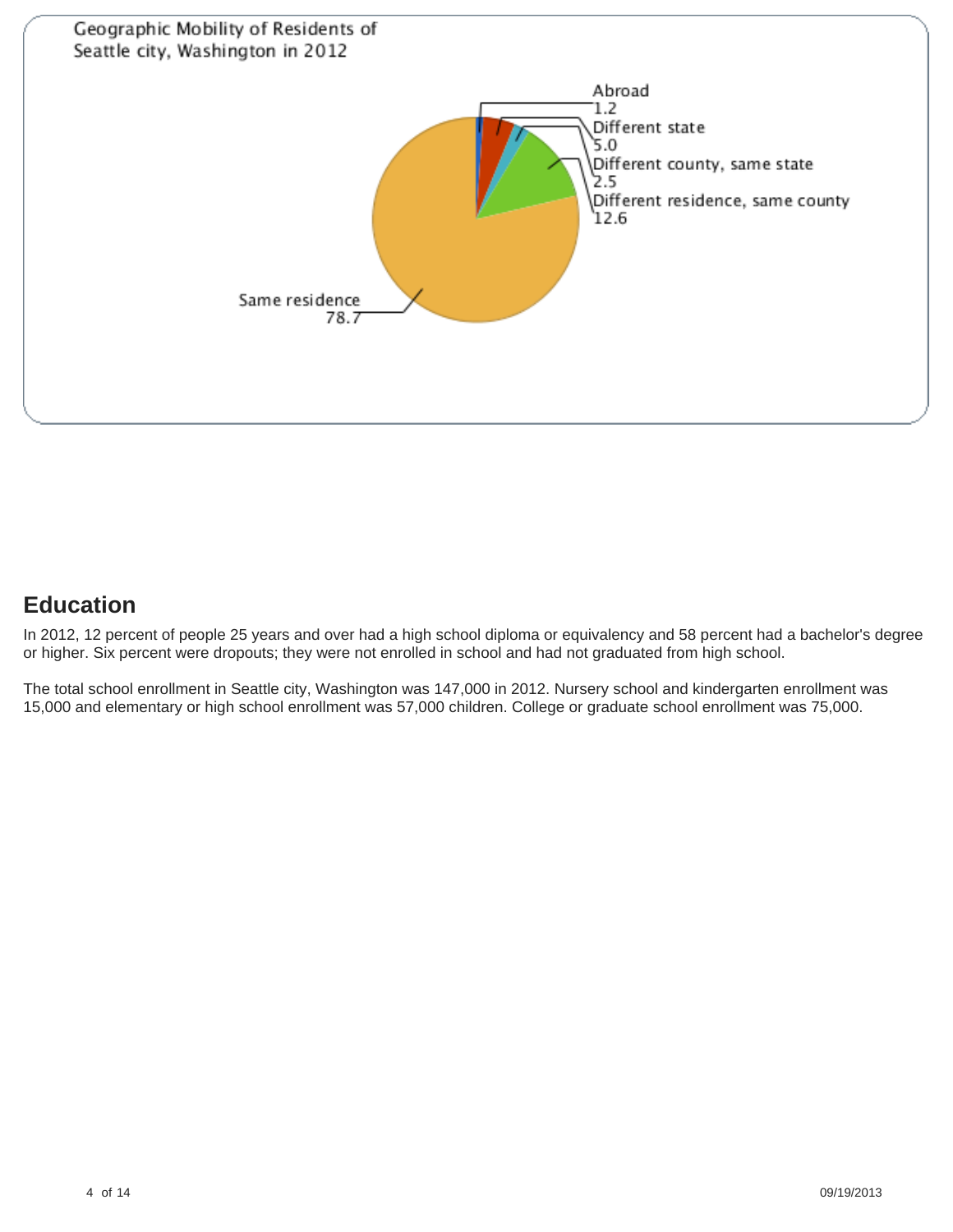

### **Disability**

In Seattle city, Washington, among the civilian noninstitutionalized population in 2012, 9 percent reported a disability. The likelihood of having a disability varied by age - from 2 percent of people under 18 years old, to 7 percent of people 18 to 64 years old, and to 33 percent of those 65 and over.

# **Employment Status and Type of Employer**

In Seattle city, Washington, 68 percent of the population 16 and over were employed; 27 percent were not currently in the labor force.

Seventy-nine percent of the people employed were private wage and salary workers; 14 percent were federal, state, or local government workers; and 7 percent were self-employed in their own (not incorporated) business.

| l Class of worker                             | Number  | Percent |
|-----------------------------------------------|---------|---------|
| Private wage and salary workers               | 293.833 | 79.1    |
| Federal, state, or local government workers   | 51.856  | 14.0    |
| Self-employed workers in own not incorporated | 25.162  | 6.8     |
| l business                                    |         |         |

### **Industries**

In 2012,the civilian employed population 16 years and older in Seattle city, Washington worked in the following industries: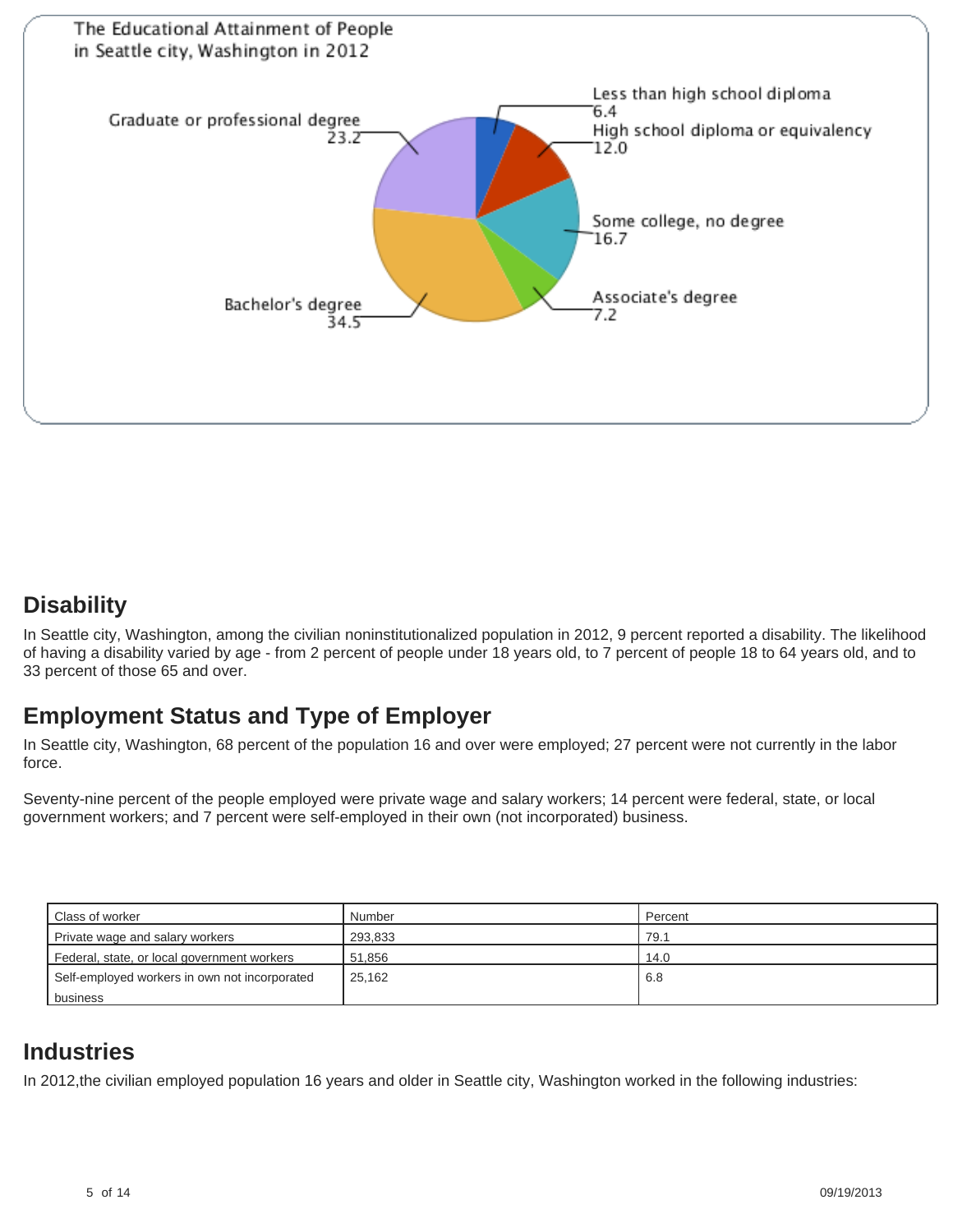

# **Occupations**

Occupations for the civilian employed population 16 years and over in Seattle city, Washington in 2012:

| Civilian employed population 16 years and over                  | Number  | Percent |
|-----------------------------------------------------------------|---------|---------|
| Management, business, science, and arts<br>occupations          | 209,670 | 56.5    |
| Service occupations                                             | 60,853  | 16.4    |
| Sales and office occupations                                    | 68,666  | 18.5    |
| Natural resources, construction, and maintenance<br>occupations | 12,624  | 3.4     |
| Production, transportation, and material moving<br>occupations  | 19,492  | 5.2     |

# **Commuting to Work**

Forty-nine percent of Seattle city, Washington workers drove to work alone in 2012, and 9 percent carpooled. Among those who commuted to work, it took them on average 26 minutes to get to work.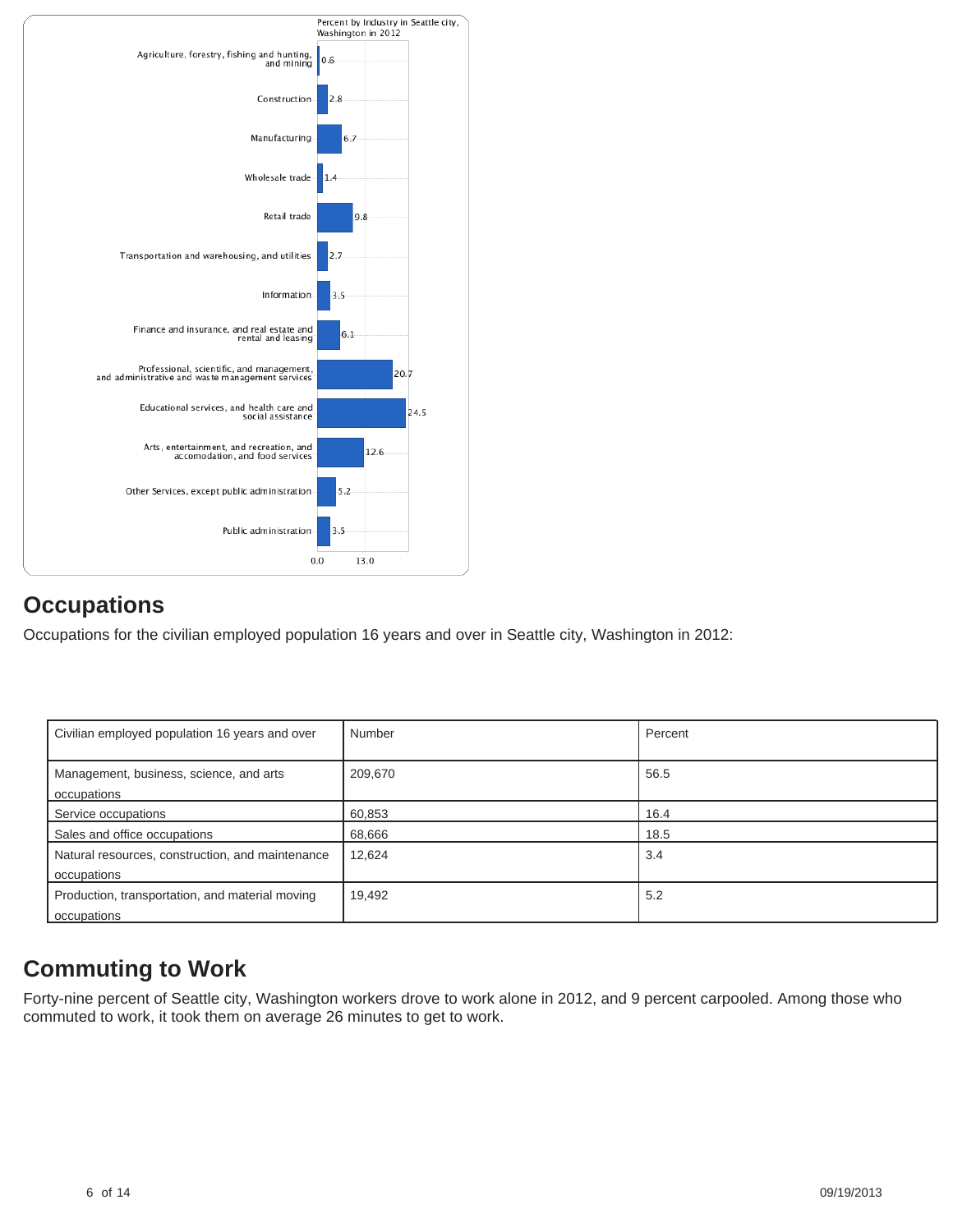

#### **Income**

The median income of households in Seattle city, Washington was \$64,473. Twelve percent of households had income below \$15,000 a year and 15 percent had income over \$150,000 or more.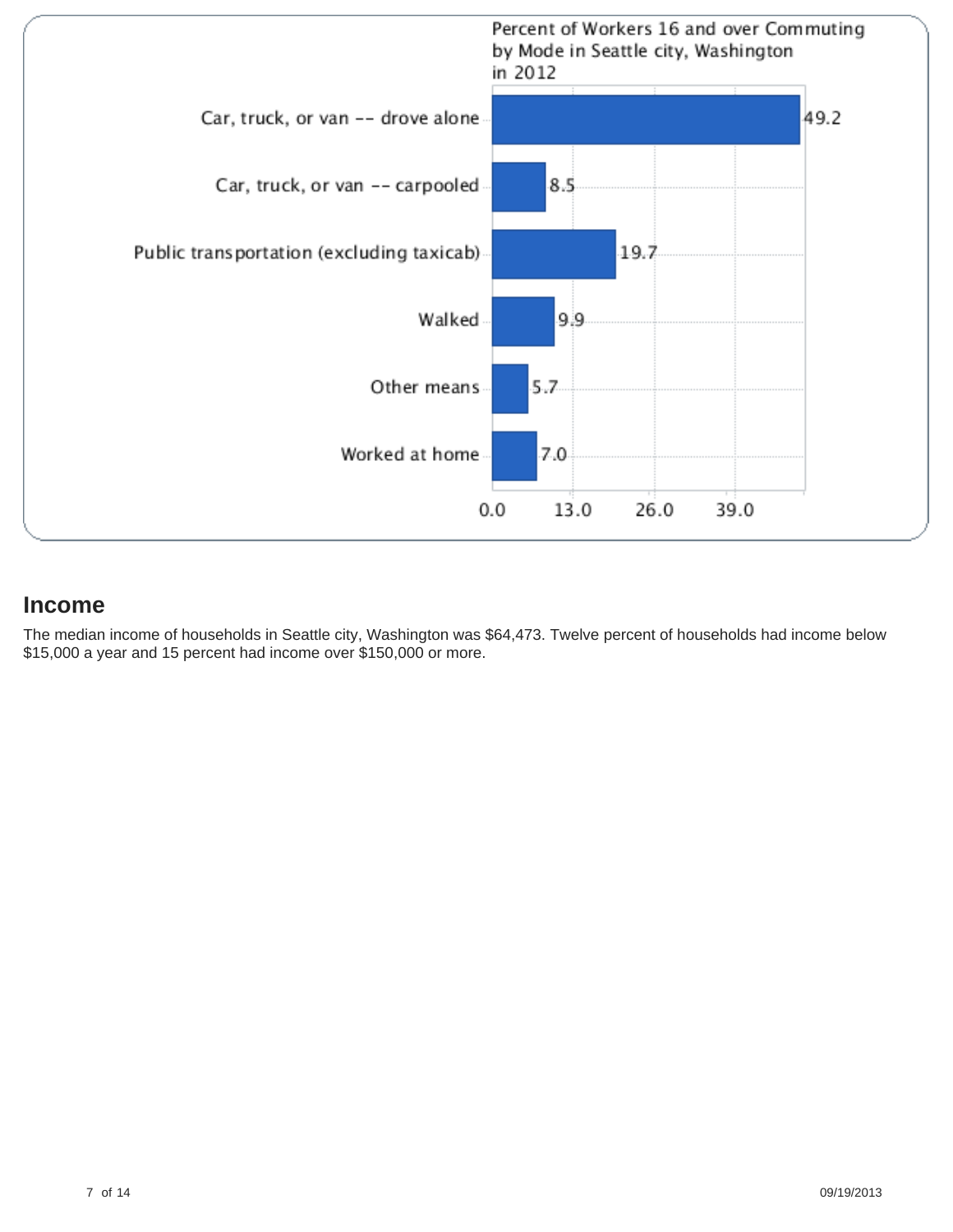

Eighty-three percent of the households received earnings and 12 percent received retirement income other than Social Security. Twenty- percent of the households received Social Security. The average income from Social Security was \$16,835. These income sources are not mutually exclusive; that is, some households received income from more than one source.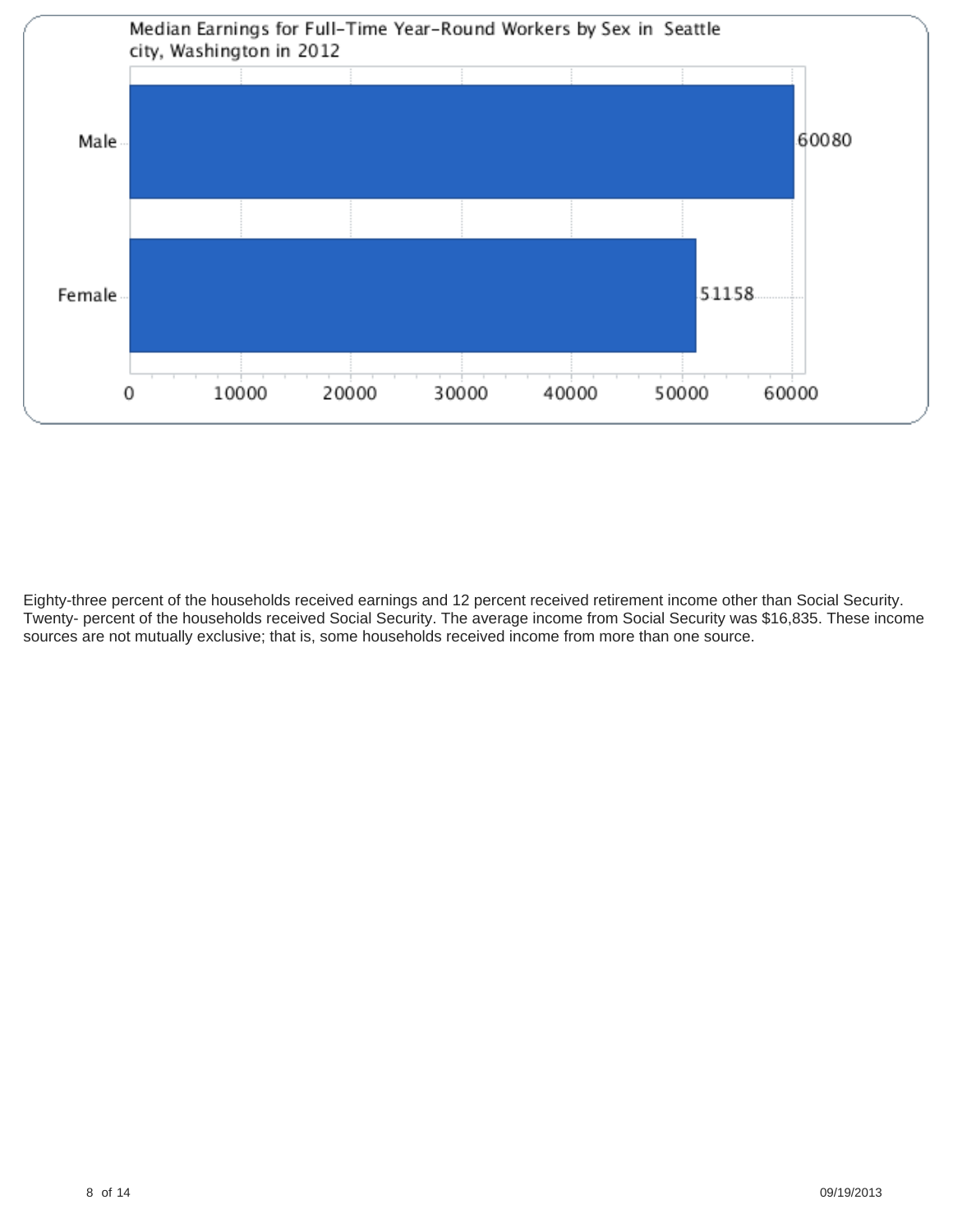

# **Poverty and Participation in Government Programs**

In 2012, 14 percent of people were in poverty. Fifteen percent of related children under 18 were below the poverty level, compared with 12 percent of people 65 years old and over. Seven percent of all families and 22 percent of families with a female householder and no husband present had incomes below the poverty level.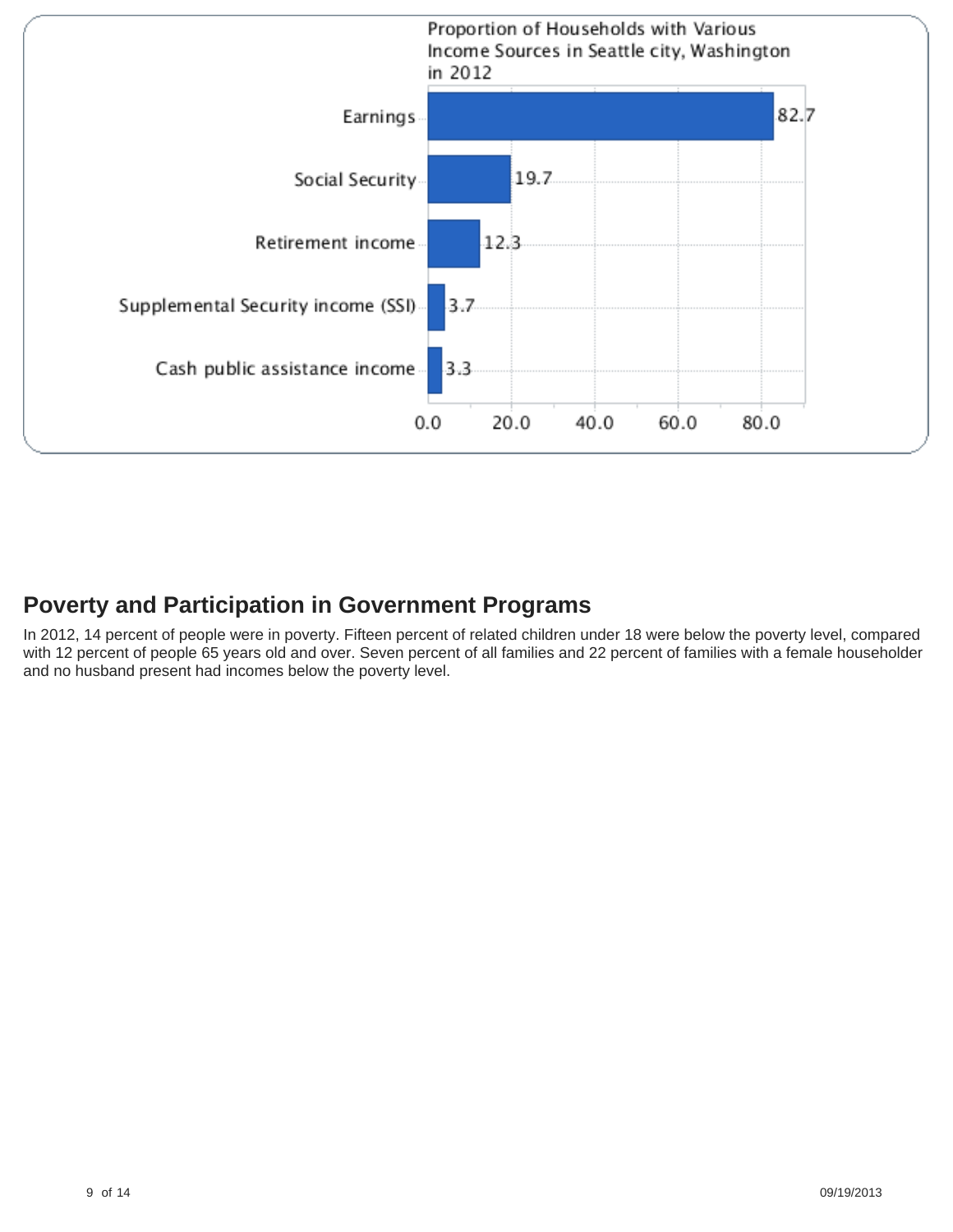

# **Health Insurance**

Among the civilian noninstitutionalized population in Seattle city, Washington in 2012, 89 percent had health insurance coverage and 11 percent did not have health insurance coverage. For those under 18 years of age, 4 percent had no health insurance coverage. The civilian noninstitutionalized population had both private and public health insurance, with 77 percent having private coverage and 21 percent having public coverage.

# **Population**

In 2012, Seattle city, Washington had a total population of 635,000 - 321,000 (51 percent) females and 313,000 (49 percent) males. The median age was 35.9 years. Fifteen percent of the population was under 18 years and 11 percent was 65 years and older.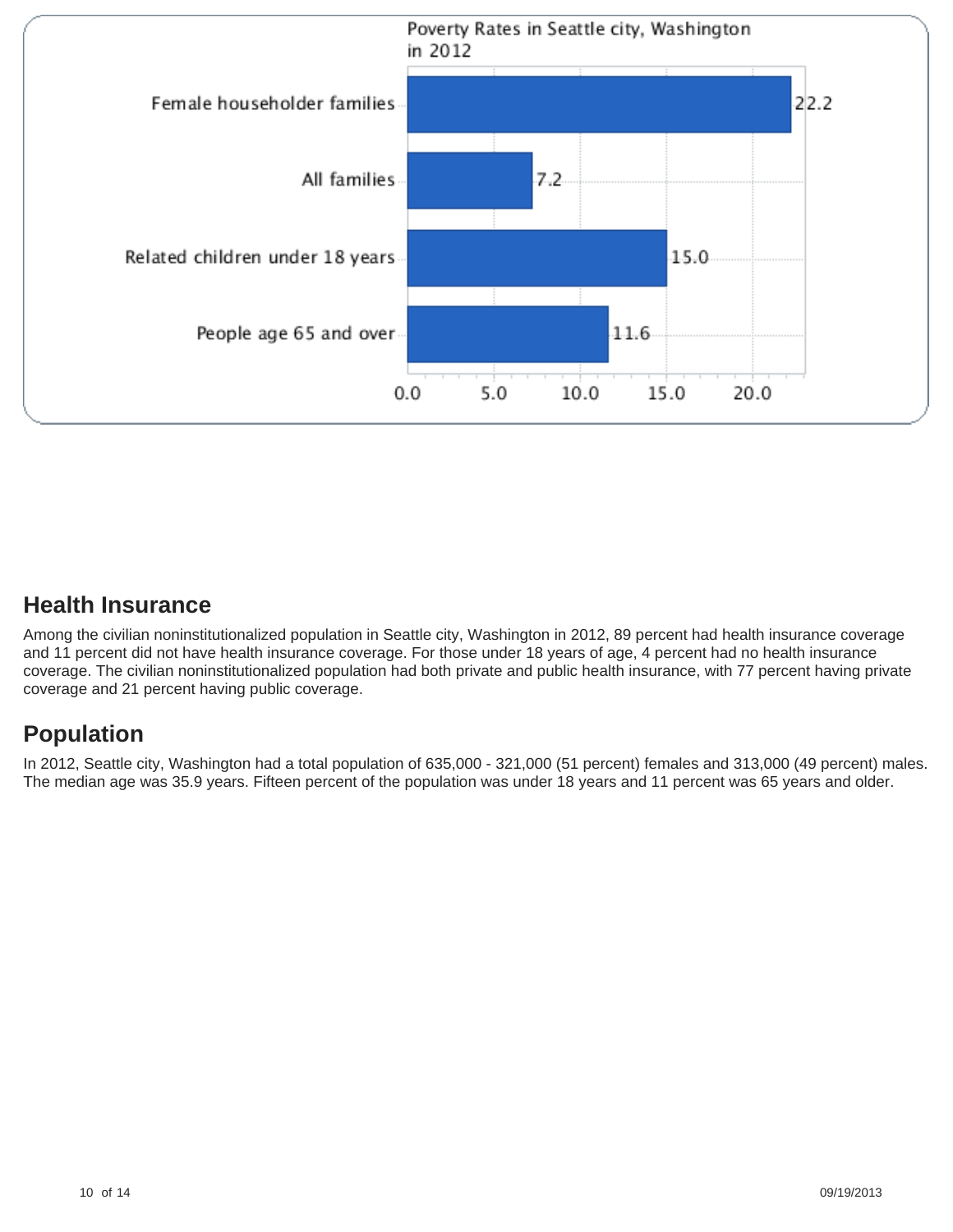

For people reporting one race alone, 74 percent were White; 8 percent were Black or African American; 1 percent were American Indian and Alaska Native; 16 percent were Asian; less than 0.5 percent were Native Hawaiian and Other Pacific Islander, and 2 percent were Some other race. Six percent reported Two or more races. Seven percent of the people in Seattle city, Washington were Hispanic. Sixty-five percent of the people in Seattle city, Washington were White non-Hispanic. People of Hispanic origin may be of any race.

# **Housing Characteristics**

In 2012, Seattle city, Washington had a total of 310,000 housing units, 6 percent of which were vacant. Of the total housing units, 49 percent were in single-unit structures, 50 percent were in multi-unit structures, and 1 percent were mobile homes. Twenty-four percent of the housing units were built since 1990.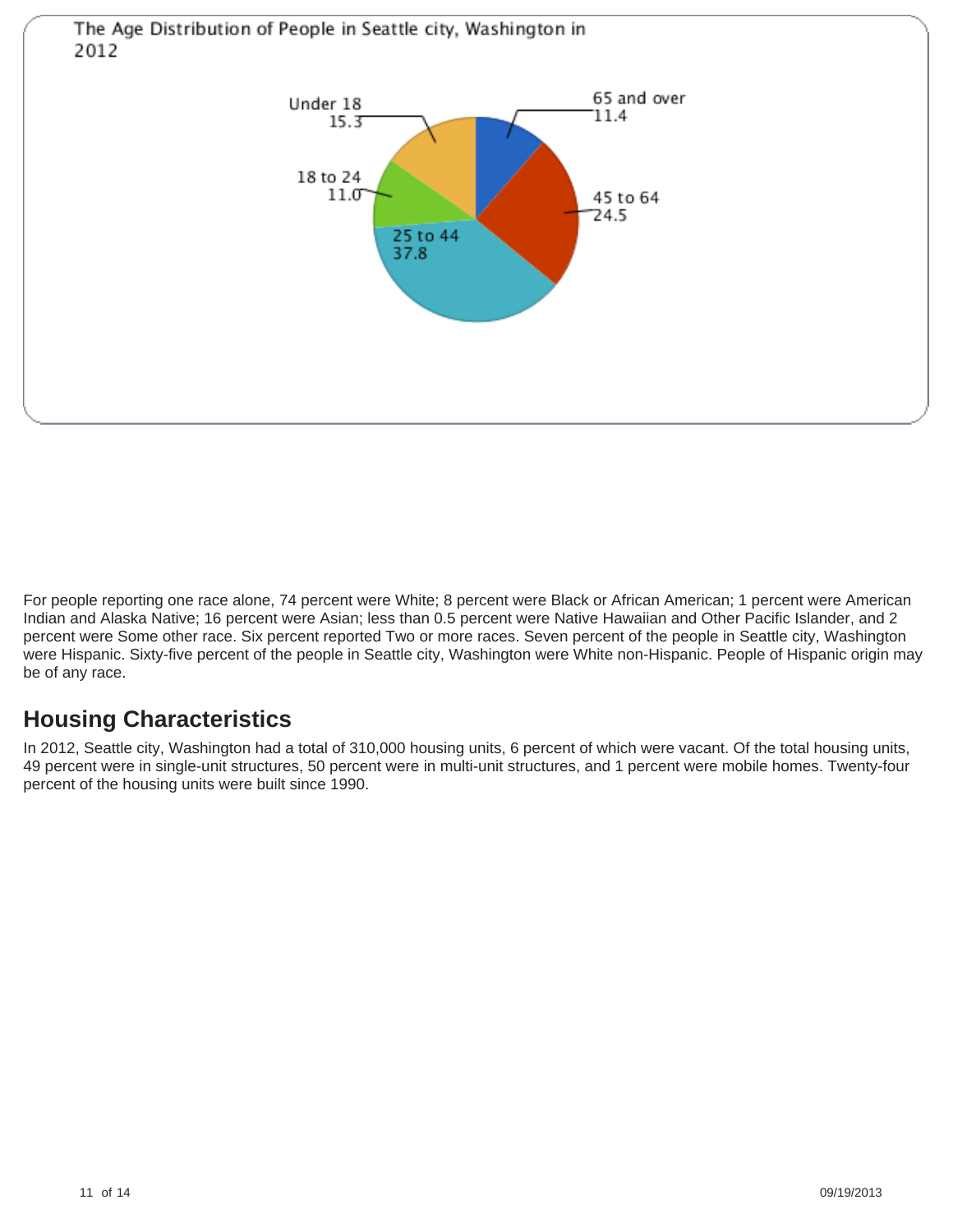

The median number of rooms in all housing units in Seattle city, Washington is 5. Of these housing units, 38 percent have three or more bedrooms.

# **Occupied Housing Unit Characteristics**

In 2012, Seattle city, Washington had 290,000 occupied housing units - 133,000 (46 percent) owner occupied and 157,000 (54 percent) renter occupied. Seventy-seven percent of householders of these units had moved in since 2000. Seventy-four percent of the owner occupied units had a mortgage. Four percent of the households did not have telephone service. Seventeen percent had no vehicles available and another 11 percent had three or more.

Homes in Seattle city, Washington were heated in the following ways: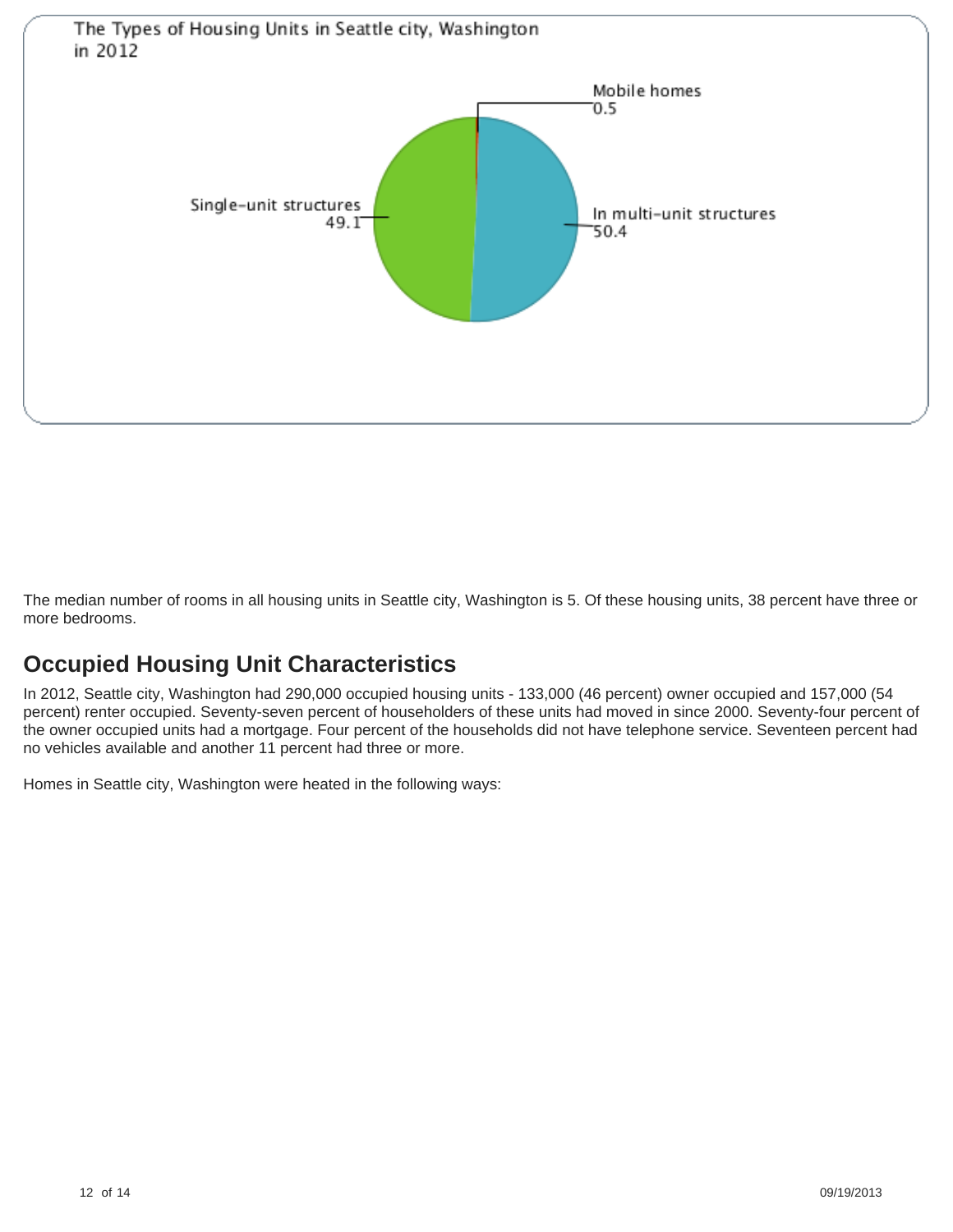

+this category includes utility, bottled, tank, or LP gas

# **Housing Costs**

The median monthly housing costs for mortgaged owners was \$2,218, nonmortgaged owners \$696, and renters \$1,072. Thirty-six percent of owners with mortgages, 16 percent of owners without mortgages, and 46 percent of renters in Seattle city, Washington spent 30 percent or more of household income on housing.